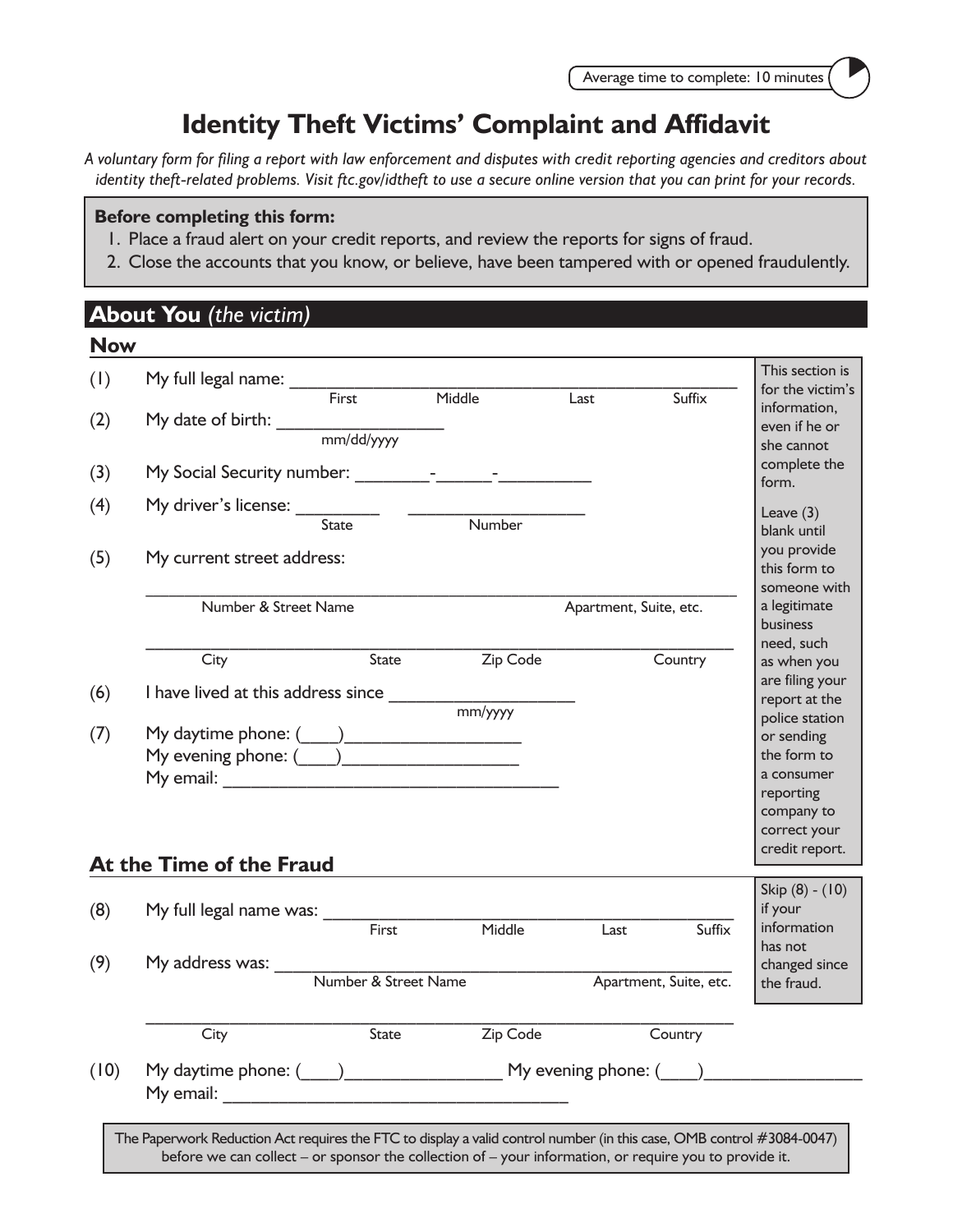$(12)$ : Let us know the date you *noticed* – this may be some time after the thief began to use it.

## **About the Fraud**

#### **What & When**

(11) My personal information or documents (for example, credit cards, birth certificate, driver's license, Social Security card, etc.) were *lost or stolen* on or about

mm/dd/yyyy

- (12) I *discovered* that my personal information had been *used* by someone else on or about mm/dd/yyyy
- $(13)$  I  $\Box$  did OR  $\Box$  did not authorize anyone to use my name or personal information to obtain money, credit, loans, goods, or services — or for any other purpose — as described in this report.
- $(14)$  I  $\Box$  did OR  $\Box$  did not receive any money, goods, services, or other benefit as a result of the events described in this report.

#### **Who**

| (15) | I believe the following person(s) used my information or identification<br>documents to open new accounts, use my existing accounts, or commit other<br>fraud. | (15):<br>Enter what<br>you know<br>(even if you<br>can't complete |                                           |              |          |                        |               |  |
|------|----------------------------------------------------------------------------------------------------------------------------------------------------------------|-------------------------------------------------------------------|-------------------------------------------|--------------|----------|------------------------|---------------|--|
|      | (A)                                                                                                                                                            | Name:                                                             |                                           |              |          |                        |               |  |
|      |                                                                                                                                                                |                                                                   | First                                     | Middle       | Last     | Suffix                 | about anyone  |  |
|      |                                                                                                                                                                | Address:                                                          |                                           |              |          |                        | you believe   |  |
|      |                                                                                                                                                                |                                                                   | Number & Street Name                      |              |          | Apartment, Suite, etc. | was involved. |  |
|      |                                                                                                                                                                |                                                                   |                                           |              |          |                        |               |  |
|      |                                                                                                                                                                | City                                                              |                                           | <b>State</b> | Zip Code | Country                |               |  |
|      |                                                                                                                                                                |                                                                   | Phone Numbers: (                          |              |          |                        |               |  |
|      |                                                                                                                                                                |                                                                   | Additional information about this person: |              |          |                        |               |  |
|      |                                                                                                                                                                |                                                                   |                                           |              |          |                        |               |  |
|      |                                                                                                                                                                |                                                                   |                                           |              |          |                        |               |  |
|      |                                                                                                                                                                |                                                                   |                                           |              |          |                        |               |  |
|      |                                                                                                                                                                |                                                                   |                                           |              |          |                        |               |  |
|      |                                                                                                                                                                |                                                                   |                                           |              |          |                        |               |  |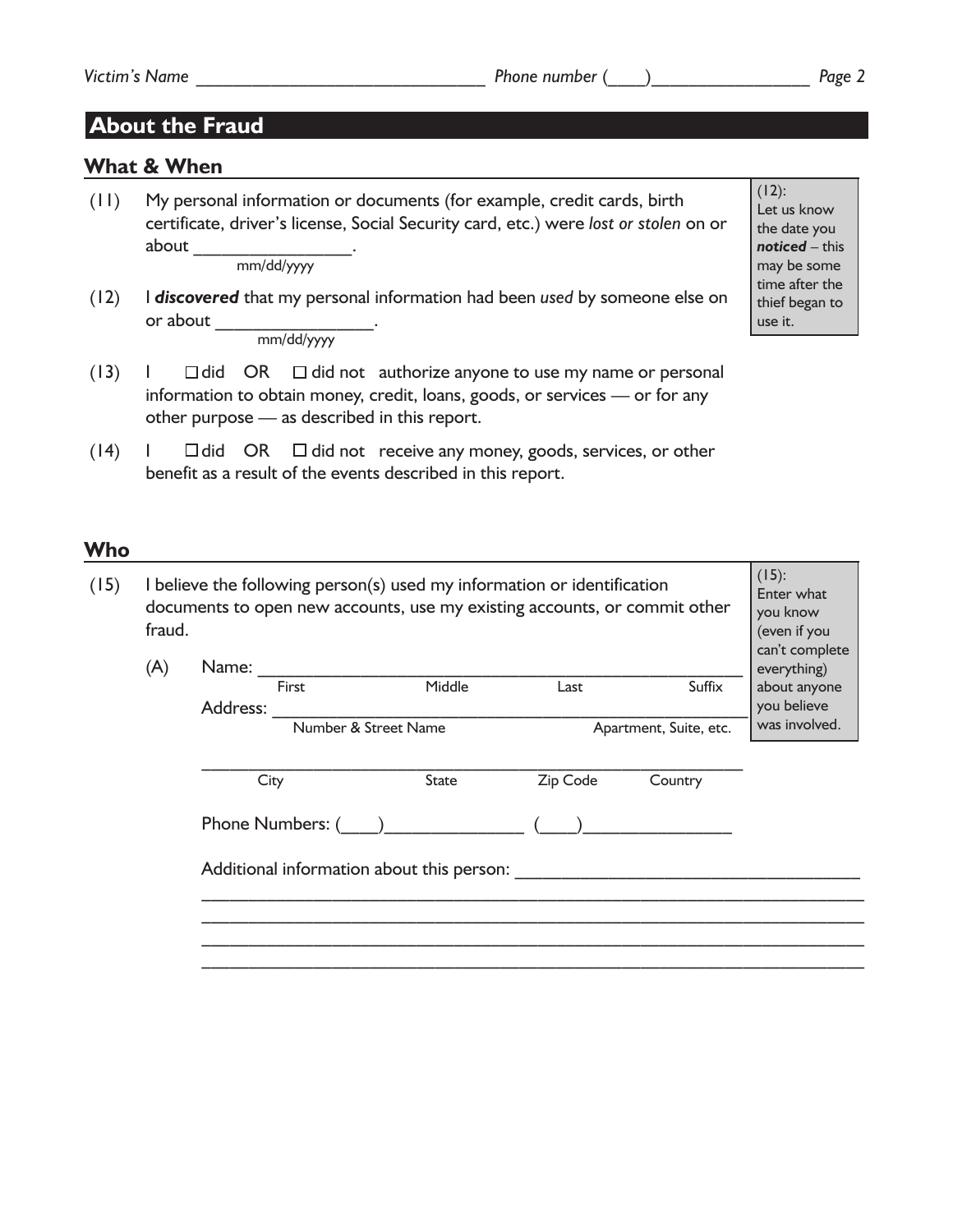|      |        |      |                                                                                                                                                     |          | Phone number ( )       | Page 3               |
|------|--------|------|-----------------------------------------------------------------------------------------------------------------------------------------------------|----------|------------------------|----------------------|
| (B)  |        |      | Name: First Middle Last                                                                                                                             |          |                        | $(B)$ and $(17)$ :   |
|      |        |      |                                                                                                                                                     |          | Suffix                 | Attach<br>additional |
|      |        |      |                                                                                                                                                     |          | Apartment, Suite, etc. | sheets as<br>needed. |
|      |        | City | State                                                                                                                                               | Zip Code | Country                |                      |
|      |        |      |                                                                                                                                                     |          |                        |                      |
|      |        |      |                                                                                                                                                     |          |                        |                      |
|      |        |      |                                                                                                                                                     |          |                        |                      |
|      |        |      |                                                                                                                                                     |          |                        |                      |
|      |        |      |                                                                                                                                                     |          |                        |                      |
| (16) | l □ am |      | OR $\Box$ am not willing to press charges and/or work with law enforcement if<br>charges are brought against the person(s) who committed the fraud. |          |                        |                      |
| (17) |        |      | Additional information (for example, how the identity thief gained access to your information or                                                    |          |                        |                      |
|      |        |      | which documents or information were used):                                                                                                          |          |                        |                      |
|      |        |      |                                                                                                                                                     |          |                        |                      |
|      |        |      |                                                                                                                                                     |          |                        |                      |
|      |        |      |                                                                                                                                                     |          |                        |                      |
|      |        |      |                                                                                                                                                     |          |                        |                      |
|      |        |      |                                                                                                                                                     |          |                        |                      |
|      |        |      |                                                                                                                                                     |          |                        |                      |

(18) I wish to dispute the following personal information (such as my name, address, Social Security number, or date of birth) in my credit report as inaccurate as a result of this identity theft:

| (A         |  |
|------------|--|
| (B)        |  |
| $\epsilon$ |  |

(19) Credit inquiries from these companies appear on my credit report as a result of this identity theft:

| Company Name: |  |
|---------------|--|
| Company Name: |  |
| Company Name: |  |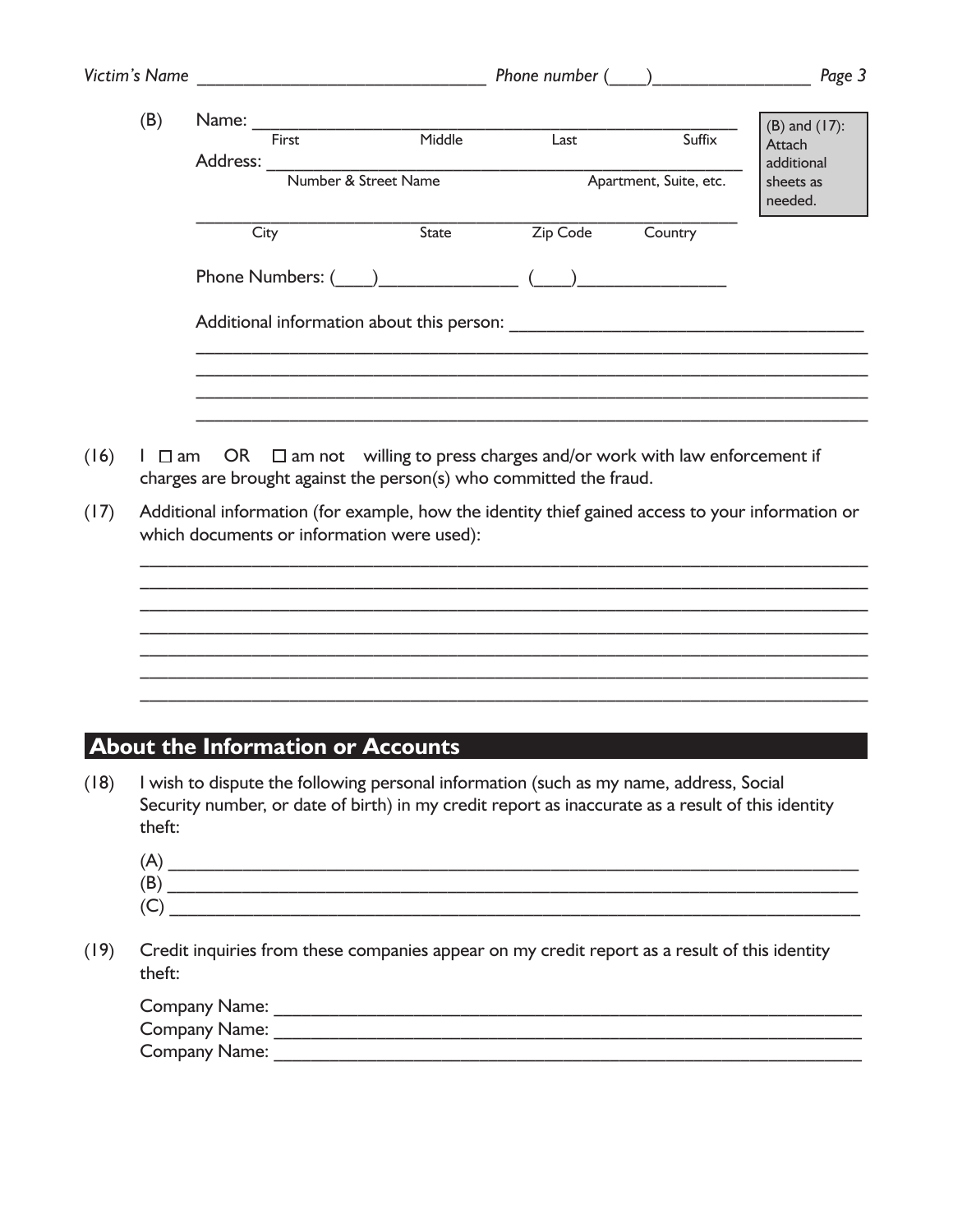|                                                                                                                            | $(20)$ :                                                       |  |
|----------------------------------------------------------------------------------------------------------------------------|----------------------------------------------------------------|--|
| Name of Institution<br><b>Contact Person</b>                                                                               | If there were<br>Phone<br>Extension<br>more than three         |  |
|                                                                                                                            | frauds, copy this                                              |  |
| <b>Account Number</b><br><b>Routing Number</b>                                                                             | page blank, and<br>Affected check number(s)                    |  |
|                                                                                                                            | attach as many                                                 |  |
| Account Type: □ Credit □ Bank □ Phone/Utilities □ Loan                                                                     | additional copies<br>as necessary.                             |  |
| □ Government Benefits □ Internet or Email □ Other                                                                          |                                                                |  |
| <b>Select ONE:</b>                                                                                                         | Enter any                                                      |  |
|                                                                                                                            | applicable                                                     |  |
| $\Box$ This account was opened fraudulently.                                                                               | information that                                               |  |
| $\square$ This was an existing account that someone tampered with.                                                         | you have, even if<br>it is incomplete                          |  |
|                                                                                                                            | or an estimate.                                                |  |
| Date Opened or Misused (mm/yyyy)<br>Total Amount Obtained (\$)                                                             |                                                                |  |
|                                                                                                                            | If the thief                                                   |  |
|                                                                                                                            | committed two<br>types of fraud at                             |  |
| Name of Institution<br><b>Contact Person</b>                                                                               | Phone<br>Extension<br>one company,                             |  |
|                                                                                                                            | list the company                                               |  |
| <b>Account Number</b><br>Routing Number                                                                                    | twice, giving<br>Affected check number(s)                      |  |
|                                                                                                                            | the information<br>about the two                               |  |
| Account Type: □ Credit □ Bank □ Phone/Utilities □ Loan<br>$\Box$ Government Benefits $\Box$ Internet or Email $\Box$ Other | frauds separately.                                             |  |
|                                                                                                                            |                                                                |  |
| Select ONE:                                                                                                                | <b>Contact Person:</b>                                         |  |
| $\Box$ This account was opened fraudulently.                                                                               | Someone you<br>dealt with, whom                                |  |
| $\Box$ This was an existing account that someone tampered with.                                                            | an investigator                                                |  |
|                                                                                                                            | can call about this                                            |  |
| Date Opened or Misused (mm/yyyy)<br>Total Amount Obtained (\$)                                                             | fraud.                                                         |  |
|                                                                                                                            | <b>Account Number:</b>                                         |  |
|                                                                                                                            | The number of                                                  |  |
| Name of Institution<br><b>Contact Person</b>                                                                               | the credit or<br>Phone<br><b>Extension</b>                     |  |
|                                                                                                                            | debit card, bank                                               |  |
| <b>Account Number</b><br><b>Routing Number</b>                                                                             | account, loan, or<br>Affected check number(s)<br>other account |  |
|                                                                                                                            | that was misused.                                              |  |
| Account Type: □ Credit □ Bank □ Phone/Utilities                                                                            | ⊟ Loan                                                         |  |
| □ Government Benefits □ Internet or Email □ Other                                                                          | Amount Obtained:                                               |  |
| <b>Select ONE:</b>                                                                                                         | For instance,                                                  |  |
| $\Box$ This account was opened fraudulently.                                                                               | the total amount<br>purchased with                             |  |
| $\Box$ This was an existing account that someone tampered with.                                                            | the card or                                                    |  |
|                                                                                                                            | withdrawn from                                                 |  |
| Date Opened or Misused (mm/yyyy)<br>Total Amount Obtained (\$)                                                             | the account.                                                   |  |
|                                                                                                                            |                                                                |  |

#### (20) Below are details about the different frauds committed using my personal information.